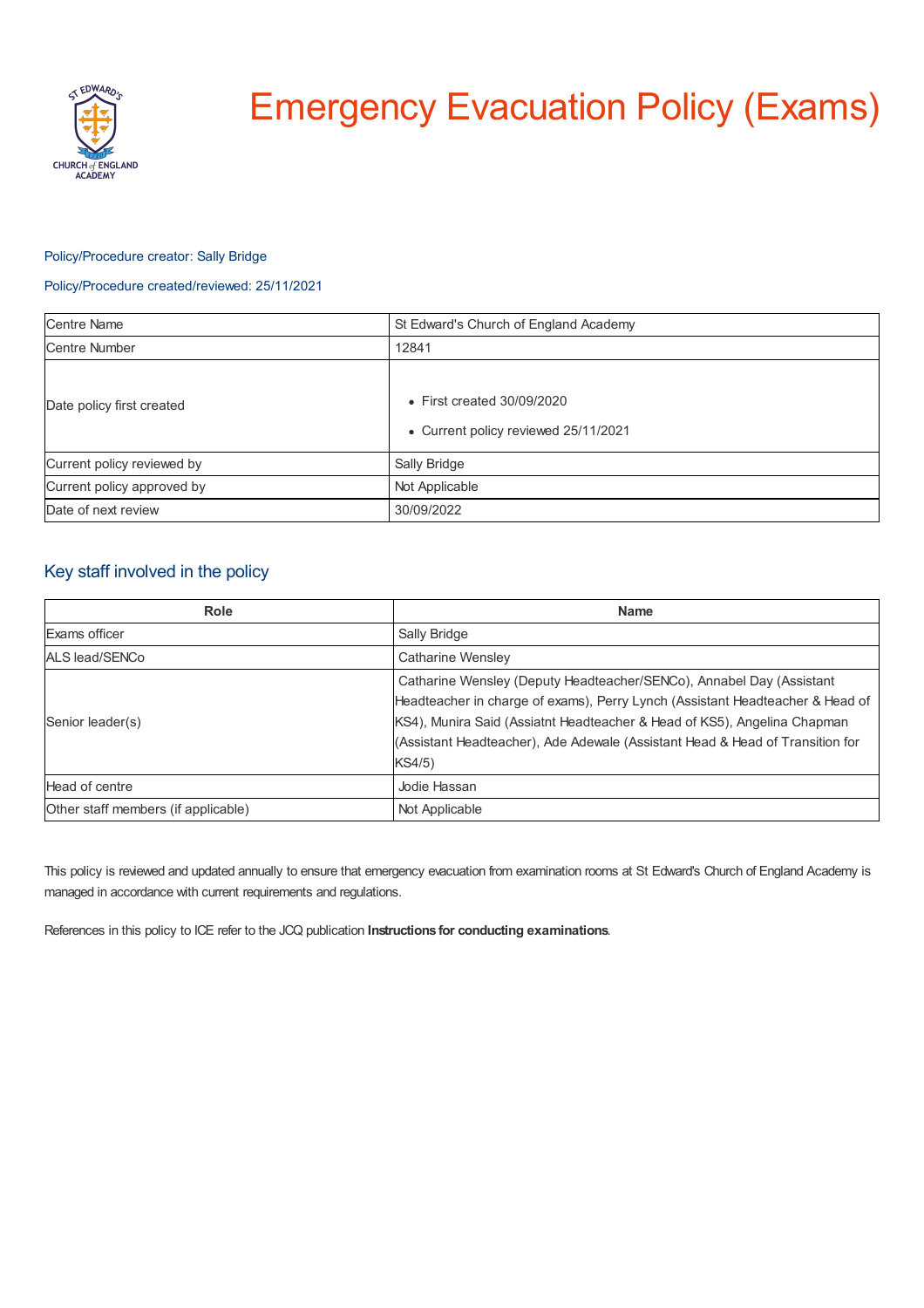# Introduction

An emergency evacuation is required where it is unsafe for candidates to remain in the examination room. This might include a fire, the fire alarm sounding to warn of fire, bomb alert or other serious threat.

In exceptional situations, where candidates might be severely disadvantaged or distressed by remaining in the room, the emergency evacuation procedure may also need to be followed. This might include situations where there is severe disruption in the examination room, serious illness of a candidate or invigilator or similarly serious incidents.

- As each incident may be different, advice will be sought (if applicable) from the relevant awarding body as soon as it is safe to do so, particularly where there is concern about the security of the examination(s) (ICE 25.4)
- Where candidates are unable to return to the building to complete the examination, the relevant awarding body will be contacted immediately for advice. The awarding bodies have procedures in place to ensure that candidates are not disadvantaged where they are unable to complete the examination due to circumstances beyond their control (ICE 24.5)

# Purpose of the policy

The purpose of this policy is to confirm the arrangements at St Edward's Church of England Academy for dealing with an emergency evacuation of an examination room by defining staff roles and responsibilities and confirming the emergency evacuation procedure.

This policy ensures compliance with JCQ regulations (ICE 25.2) which state that centres must have a written policy for dealing with emergency evacuation of the examination room which is subject to inspection by the JCQ Centre Inspection Service.

# 1. Emergency evacuation procedure

#### **Actions taken in the event of an emergency evacuation of the examination room**

At St Edward's Church of England Academy, the following actions (in accordance with ICE 25.3) are taken if an examination room has to be evacuated:

- Candidates are instructed to stop writing
- The attendance register is collected (in order to ensure all candidates are present)
- The examination room is evacuated in line with the instructions given by the appropriate authority
- Candidates are instructed to leave all question papers and scripts in the examination room. Candidates are advised to close their answer booklet(s)
- Candidates are instructed to leave the room in silence
- Candidates are supervised as closely as possible while they are out of the examination room to make sure there is no discussion about the examination
- The time of the interruption is noted and how long it lasted
- Candidates are allowed the remainder of the working time set for the examination once it resumes
- If there are only a few candidates, the possibility is considered of taking the candidates (with question papers and scripts collected by the invigilator) to another place to finish the examination
- A full report is made of the incident and of the actions taken, and sent to the relevant awarding body

#### Additional actions taken:

In the event of a fire alarm, invigilators are trained to

tell the students to remain calm and ask them to leave their belongings and papers on their desk and evacuate the exam room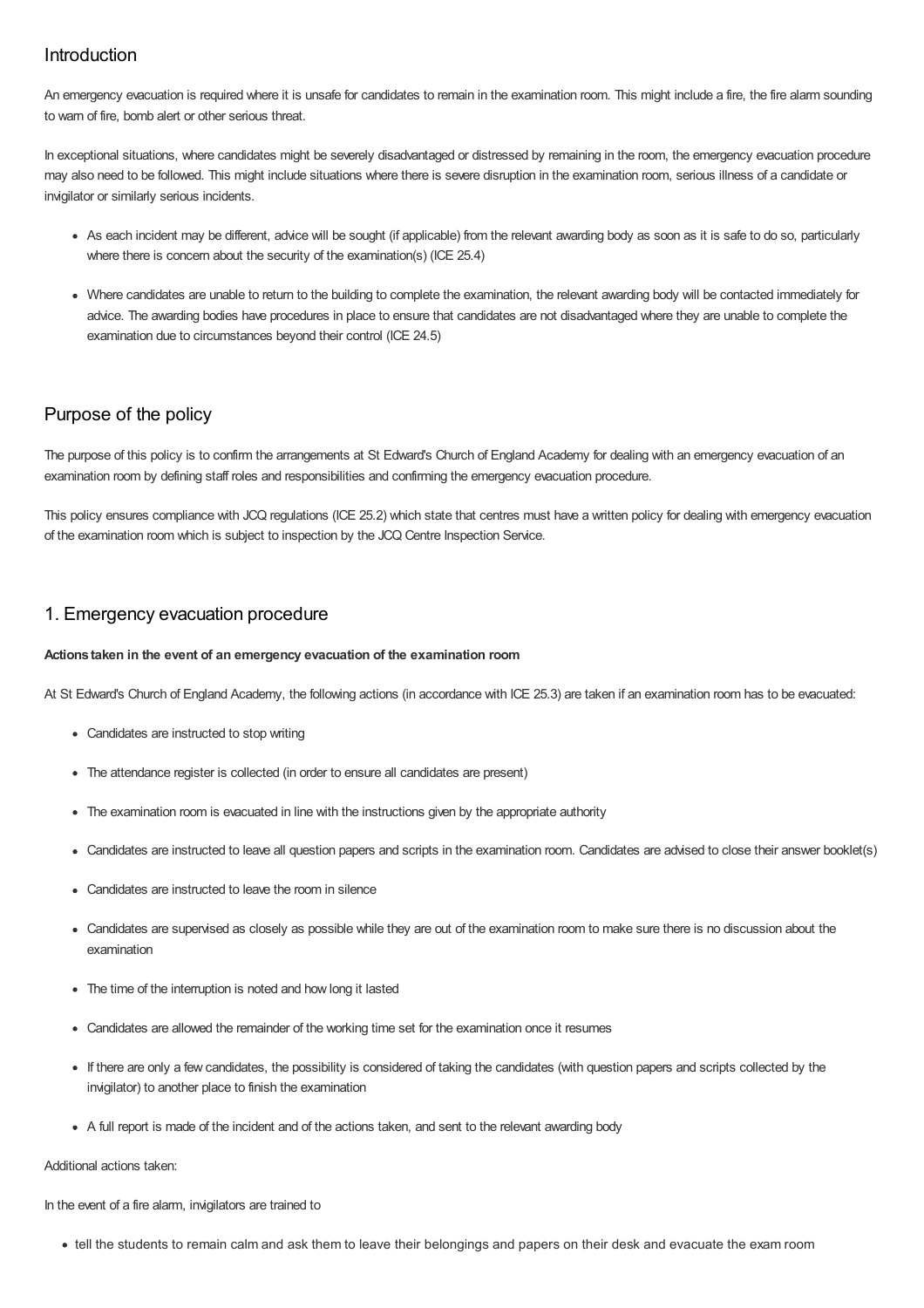immediately by the nearest fire exit, and to escort the candidates to the assembly point (car park at the front of the school in order to keep them separate from other students) and await further instructions

remind students that they are still under examination board conditions and under NO CIRCUMSTANCES should talk to one another or use a mobile phone

- leave with a group of no more than 30 students to 1 invigilator.
- line up the students according to the exam seating plan (candidate number order).
	- When/if allowed to return to the examination room, invigilators allow candidates time to settle down, reminding them they are still under formal examination conditions and that they must not open their answer booklets until instructed to do so
	- Invigilators announce clearly to candidates when they may begin and how much time they have (the examination will formally restart at this point)
	- Invigilators record the time the examination(s) restarted and amend the displayed finishing time(s) for all candidates to see
	- Invigilators are trained to record as much detail on the exam room incident log when able to do so (ensuring candidates are continually supervised and giving complete attention to this duty at all times) and to ensure the exams officer is fully briefed at the end of the examination(s) to enable a full report to be submitted to the awarding body/bodies
	- Where not allowed to return to the examination room, or the decision is made by the appropriate authority that the examination(s) cannot be resumed, the centre's Exam Contingency Plan will be invoked and invigilators/candidates briefed accordingly at the time

Further actions taken:

Not Applicable

## 2. Roles and Responsibilities

#### **The role of the head of centre**

The head of centre at St Edward's Church of England Academy will:

- Ensure that the emergency evacuation policy for examinations is fit for purpose and complies with relevant health and safety regulation
- Ensure that any instructions from relevant local or national agencies are referenced and followed where applicable, including information from the National Counter Terrorism Security Office on the **Procedures for handling bomb threats** (ICE 25.1)

Other responsibilities:

Not Applicable

#### **The role of the senior leader**

The senior leader will:

Where responsible for the centre-wide emergency evacuation procedure, ensure that all staff and appointed fire marshals are aware of the policy and procedures to be followed when an emergency evacuation of an examination room is required

Other responsibilities:

#### Not Applicable

#### **The role of the Additional learning support (ALS) lead/Special educational needs coordinator (SENCo)**

The ALS lead/SENCo will:

Ensure that appropriate arrangements are in place for the emergency evacuation of a disabled candidate from an examination room where different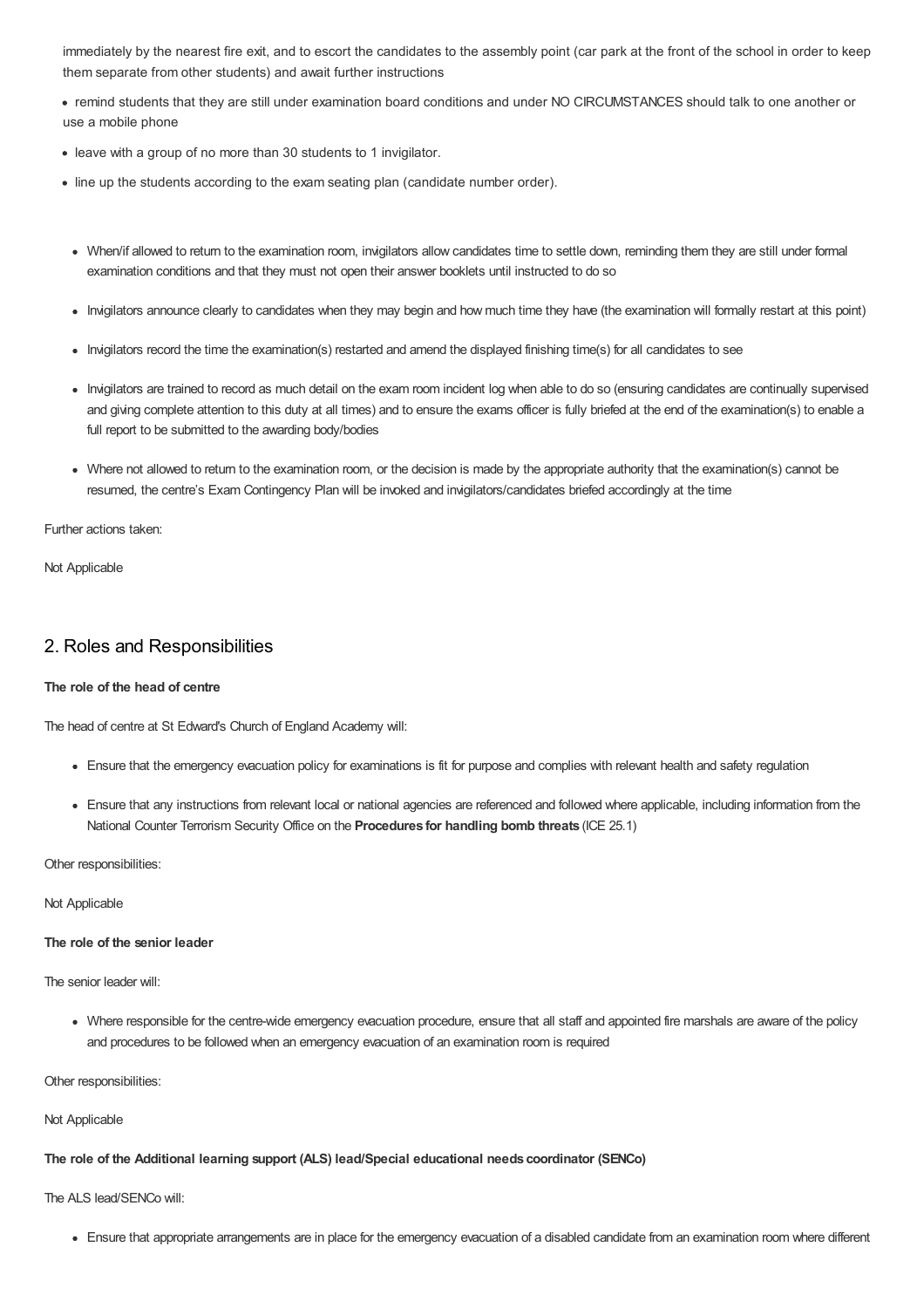procedures or assistance may need to be provided for the candidate

Ensure that the candidate is informed prior to taking their examinations of what will happen in the event of an emergency evacuation

Other responsibilities:

#### Not Applicable

#### **The role of the examsofficer**

The exams officer will:

- Ensure that invigilators are trained in emergency evacuation procedures and how an incident and actions taken must be recorded
- Ensure that candidates are briefed prior to examinations taking place, on what will happen in the event of an emergency in the examination room
- Provide invigilators with a copy of the emergency evacuation procedure in every room
- Provide a standard invigilator announcement for each exam room which includes appropriate instructions for candidates about emergency procedures and what will happen if the fire alarm sounds
- Provide an exam room incident log in every examination room
- Liaise with relevant staff prior to each examination session where different procedures or assistance may need to be provided for a disabled candidate
- Brief invigilators prior to each examination session where different procedures or assistance may need to be provided for a disabled candidate
- Ensure that appropriate follow-up is undertaken after an emergency evacuation, reporting the incident to the awarding body and the actions taken through the **special consideration** process where applicable (in cases where a group of candidates have been disadvantaged by a particular event)

#### Other responsibilities:

Not Applicable

#### **The role of invigilators**

Invigilators will:

- By attending training and/or update sessions, ensure they understand what to do in the event of an emergency in the examination room
- Follow the actions required in the emergency evacuation procedure issued to them for every examination room
- Confirm with the exams officer, where different procedures or assistance may need to be provided for a disabled candidate they are invigilating
- Record details on the exam room incident log to support follow-up reporting to the awarding body by the exams officer (see below)

Other responsibilities:

Not Applicable

#### **The role of other centre staff**

Not Applicable

### Recording details

As soon as practically possible and safe to do so, the following details will be recorded (see **Roles and Responsibilities** for the members of staff who will record these details):